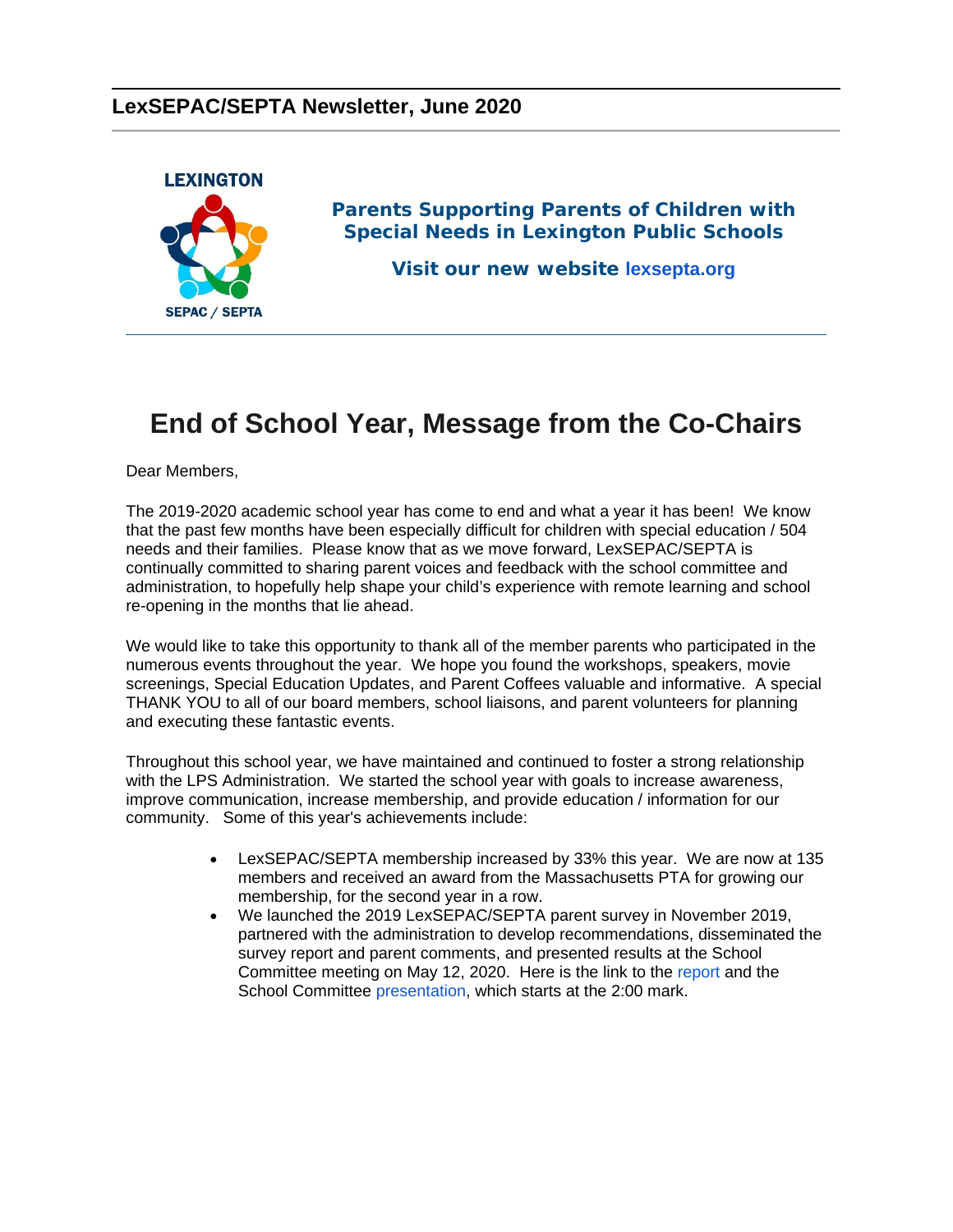- We continued to help support the expansion of the Understanding Our Differences curriculum, with five elementary schools now committed to implementing the curriculum. The District, with the support of the parent coordinators, successfully obtained a LEF grant in the amount of \$13,000 to purchase the supplies needed to adopt the remaining Blindness/Low Vision unit. While the UOD roll-out is currently on hold due to COVID-19, we are always looking for volunteers. If you are interested in helping to roll-out Understanding Our Differences across Lexington, please email [cobopowell@gmail.com.](mailto:cobopowell@gmail.com)
- We represented LexSEPAC/SEPTA on the Inclusion Community Input Team meetings, held in January and February this year. The CIT includes a wide range of stakeholders, from Central Administration, building Principals and administrators, teachers, specialists, and parents. A draft for LPS's inclusion philosophy was created and the team began visiting other local schools to assess inclusive praises outside of Lexington. Given school closings and restrictions likely in the Fall, the Inclusion CIT is likely to be on hold through this time.
- We met with the Superintendent, Special Education Director, Assistant Special Education Director and School Committee representatives on a quarterly basis, enabling us to share parent's feedback and advocate effectively.
- We partnered with the Superintendent's Office to help disseminate information to all parents. Also, our PTA/O President's Council Chair continued to support LexSEPAC/SEPTA by sharing information and events with all local school PTA/Os.
- We had parent coffees with School Committee representatives and the Superintendent, with a commitment to hold more parent coffees next school year.

With regards to Remote Learning in the Spring of 2020:

- We launched a [petition](https://lexsepta.org/EmailTracker/LinkTracker.ashx?linkAndRecipientCode=ZiccDdSDjOR3Qznm4l1AYI2B1fMtKDKhq%2bRdSGESODrKmrPtsr7Ruj4lbib1tO4olPQ8Y5JhgYwt1tg4fus%2fxv0BAFRyiwzt4Z8Zp4PiRus%3d) to stop a Senator-proposed COVID-19 waiver of IDEA (Individuals with Disabilities in Education Act), collecting over 1750 signatures, which was sent to our Federal and State representatives as well as the Massachusetts' Department of Elementary and Secondary Education.
- We engaged with the Superintendent, Special Education Director, and School Committee representatives at the start of the school closure and advocated for direct services and 1-to-1 student contact, and continued to do so throughout the remote learning phase.
- We organized zoom meetings with the Superintendent and our School Committee representatives, to enable direct feedback from parents during the course of school close this spring.
- We advised the School Committee on special education matters as it relates to remote learning and provided resources and support to special education families. Here is the link to the [LexSEPAC COVID-19 Resources page.](https://lexsepta.org/EmailTracker/LinkTracker.ashx?linkAndRecipientCode=DFin880t99DwDG%2fSjTtVRrCkuXgd8JSnxSPznmtIEIMuAK47jFy0%2bk5rIMq8VXYaylb4skjU2GyCMCrphgzVH2lEMbcYXp2kdgAVFFWvwZE%3d)

With regards to the potential return to school in Fall 2020:

- We collected parent feedback regarding remote learning and parent hopes for the Fall of 2020 and submitted on behalf of members to Superintendent and School Committee on June 11th.
- We collaborated on a [letter,](https://lexsepta.org/EmailTracker/LinkTracker.ashx?linkAndRecipientCode=8EUPq4WFf%2fgSIseODTFOPZRktUOlFqSZ2UORduvLjvulQwi2efP2gDBvWhcrv%2bQewqclPA6YBYTvs6XBrqYWSU7YYX9wI5mS%2f8IrBLNnXMw%3d) signed by close to 900 special education parents and SEPAC leaders from more than 150 school districts in Massachusetts, to advocate for the provision of direct instruction and related services to special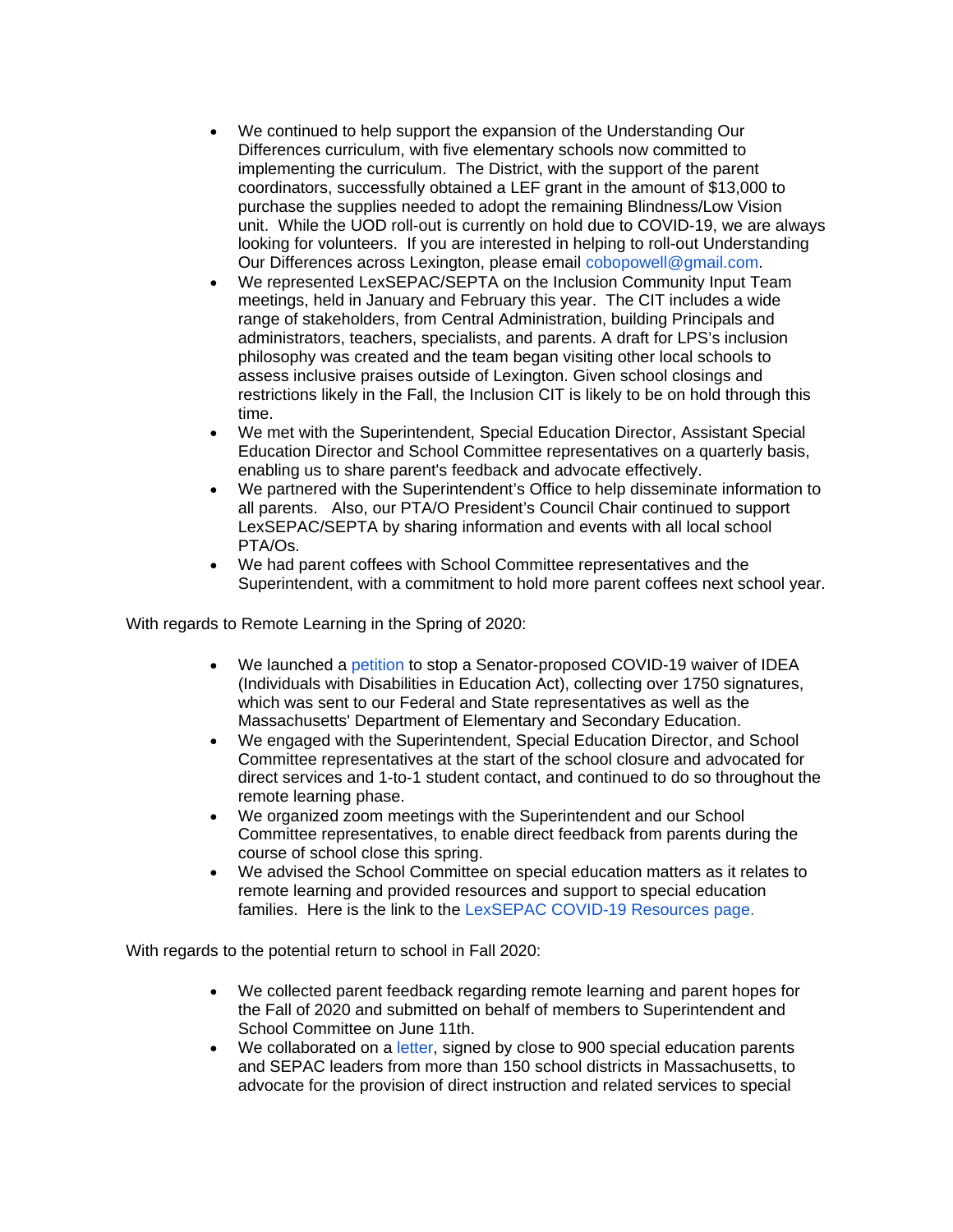education students this coming fall, which was sent to the Massachusetts' Department of Elementary and Secondary Education and the Return-to-School Working Group on June 15th.

• We collected questions from members regarding the [Back-to-School](https://lexsepta.org/EmailTracker/LinkTracker.ashx?linkAndRecipientCode=%2b3n13BmknVU2x0AgwfFb1l7C5Nmd9m%2fVCi39qWFffNOGA5dDPelrRdvFMo%2f1EOK%2bdn%2bz0hAAtp%2fqFmh2spM1UlIHUzSUfzVecDRgMOPvjyE%3d)  [Blueprint](https://lexsepta.org/EmailTracker/LinkTracker.ashx?linkAndRecipientCode=%2b3n13BmknVU2x0AgwfFb1l7C5Nmd9m%2fVCi39qWFffNOGA5dDPelrRdvFMo%2f1EOK%2bdn%2bz0hAAtp%2fqFmh2spM1UlIHUzSUfzVecDRgMOPvjyE%3d) and delivered to administration. Answers were sent to members on July 10th and can be found [here.](https://lexsepta.org/EmailTracker/LinkTracker.ashx?linkAndRecipientCode=jhDwK0nxdqixTSq5uREZ%2bubS6G%2fM%2fHeu9J9HtNeZ%2f20KRo7EiAGl1GjGWuxFJpqvfxvf1yHwFgKLhlmihJQ8o0jFK%2fwFHg1oxSQDn%2bOFegk%3d)

Looking forward, we are excited to continue the following work in the upcoming school year:

- We will continue to build on our partnership with the Central Administration and School Committee by continuing to advise on special education matters as it relates to remote learning and school reopening.
- We will continue to provide resources and support for special education parents as it relates to remote learning and school reopening.
- We will continue to broaden LexSEPAC/SEPTA's presence and to increase LexSEPAC/SEPTA membership by building closer relationships with parent and community organizations throughout next year.
- We will continue to work with the administration on implementation of the recommendations of the [SEPAC 2019 Parent Survey](https://lexsepta.org/EmailTracker/LinkTracker.ashx?linkAndRecipientCode=fgwS%2fHSTirC6pLo3qoCtdda968axmv4J%2bBQtI%2fzPiuKquFbWVEU6gDg747GO6b5SVElW1Lrg7gw4jRP6sjTHdDNYEIZAiXYu%2b%2baUsitG%2fhM%3d)
- We will continue to represent LexSEPAC/SEPTA as stakeholder on the Inclusion Community Input Team and the Diversity and Equity Community Input Teams as part of the The Diversity Equity and Inclusion work spearheaded by the district.
- We will continue to work to support and expand Understanding Our Differences implementation across the district. An overview of this curriculum is located [here.](https://lexsepta.org/EmailTracker/LinkTracker.ashx?linkAndRecipientCode=OVqbrgtksHPpoPD5NnWM2GLxgMgxoTDv1Jluf3QWqdieHs%2bzMpOo1%2bFPj1VnNAyMkCpWSyV%2bixcffzQCd9u9zhGTAMR4oUrEu2JD%2foXLWdE%3d) To volunteer at your school, please contact [cobopowell@gmail.com.](mailto:cobopowell@gmail.com)

Thank you for your continued commitment to LexSEPAC/SEPTA as we continue to navigate this uncertain time together. We wish you a safe and healthy summer!

Carissa Black & Colette Powell

Incoming LexSEPAC/SEPTA Co-Chairs

Emma Harding & Patricia Jacotin Outgoing LexSEPAC/SEPTA Co-Chairs

[presidents@lexsepta.org](mailto:presidents@lexsepta.org)

#### **A Warm Welcome to Our New 2020-21 Board Members**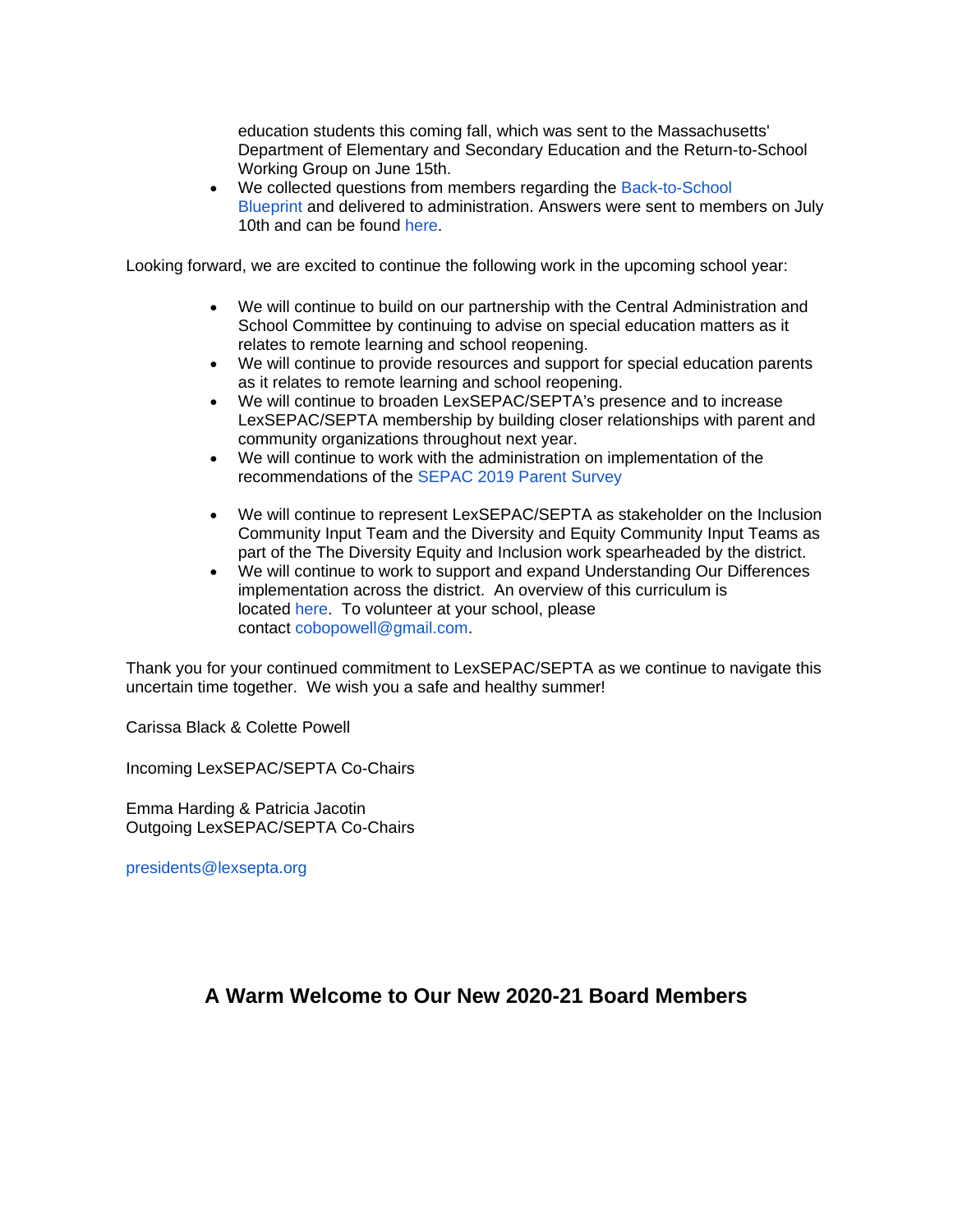#### **LexSEPAC / LexSEPTA Board 2020-21**

**Co-Chairs**: Carissa Black & Colette Powell

**Secretary**: Carol Webb

**Treasurer**: Roseanne Bonardi

**Membership Co-Chairs**: Georgia Swann & Maria Bertram

**Presentations & Special Events**: Lisa O'Brien & Kathy Cunningham

**Communications**: Marina Levit

**Web/Tech**: Jaina Morgan

#### **Lexington Public School Parent Liaisons**

**Bowman**: Lori Wright

#### **Bridge**: OPEN

**Clarke**: Sarah Carter & Tanya Stamoulis

**Diamond**: Deb Osber

**Estabrook**: Rian Chen

**Fiske**: Arvind Sudarsanam & Georgia Swann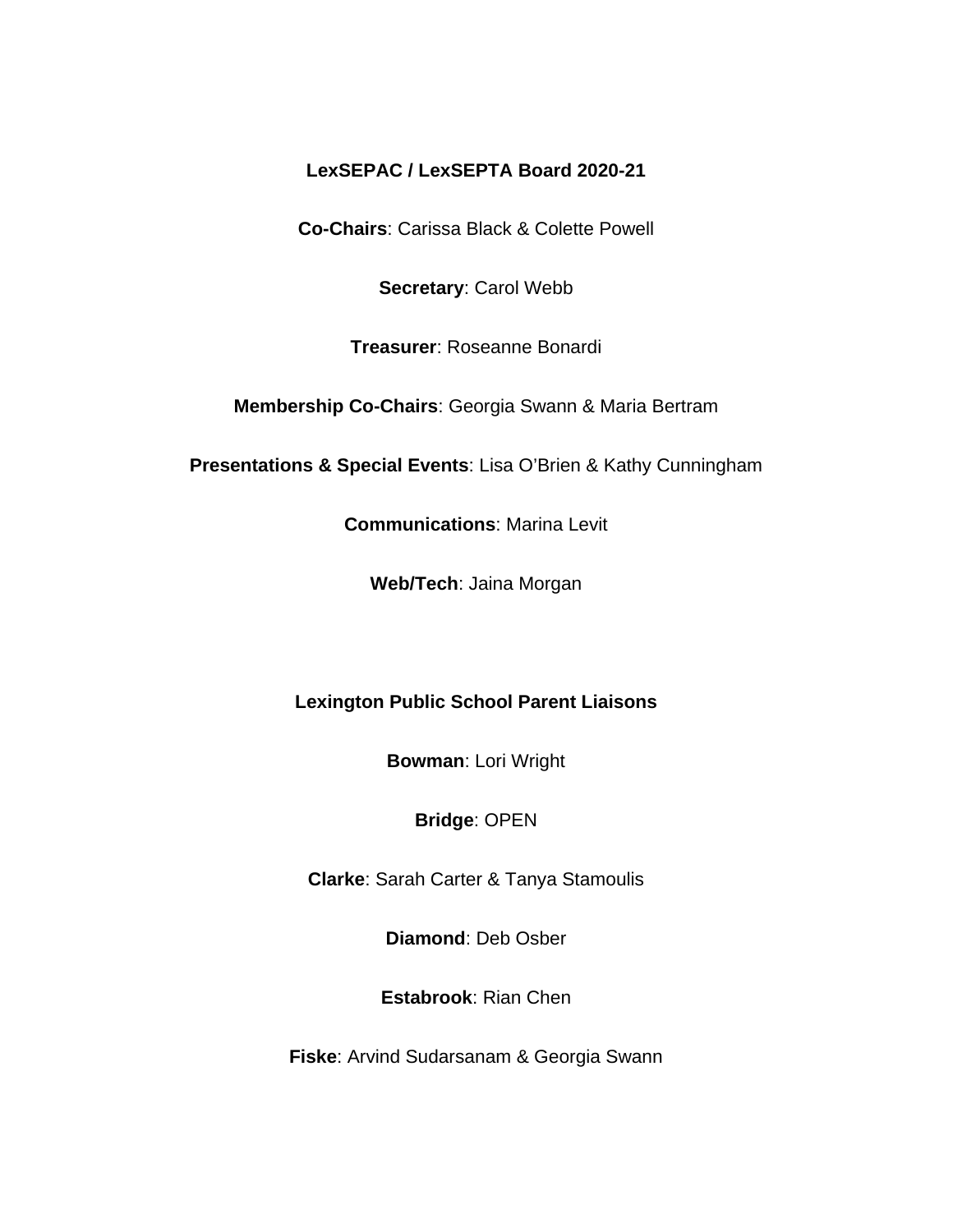**Hastings**: Christy Waller

#### **Harrington**: Heidi Mann

#### **LCP (Lexington Children's Place)**: Jenna Martin

**LHS**: Robin Abrams, Mona Roy, Carol Webb, & Myriam Wright

**Out of District**: Jennifer Yaar

**School Committee Liaisons**: Bronte Abraham, Arvind Sudarsanam, & Georgia

Swann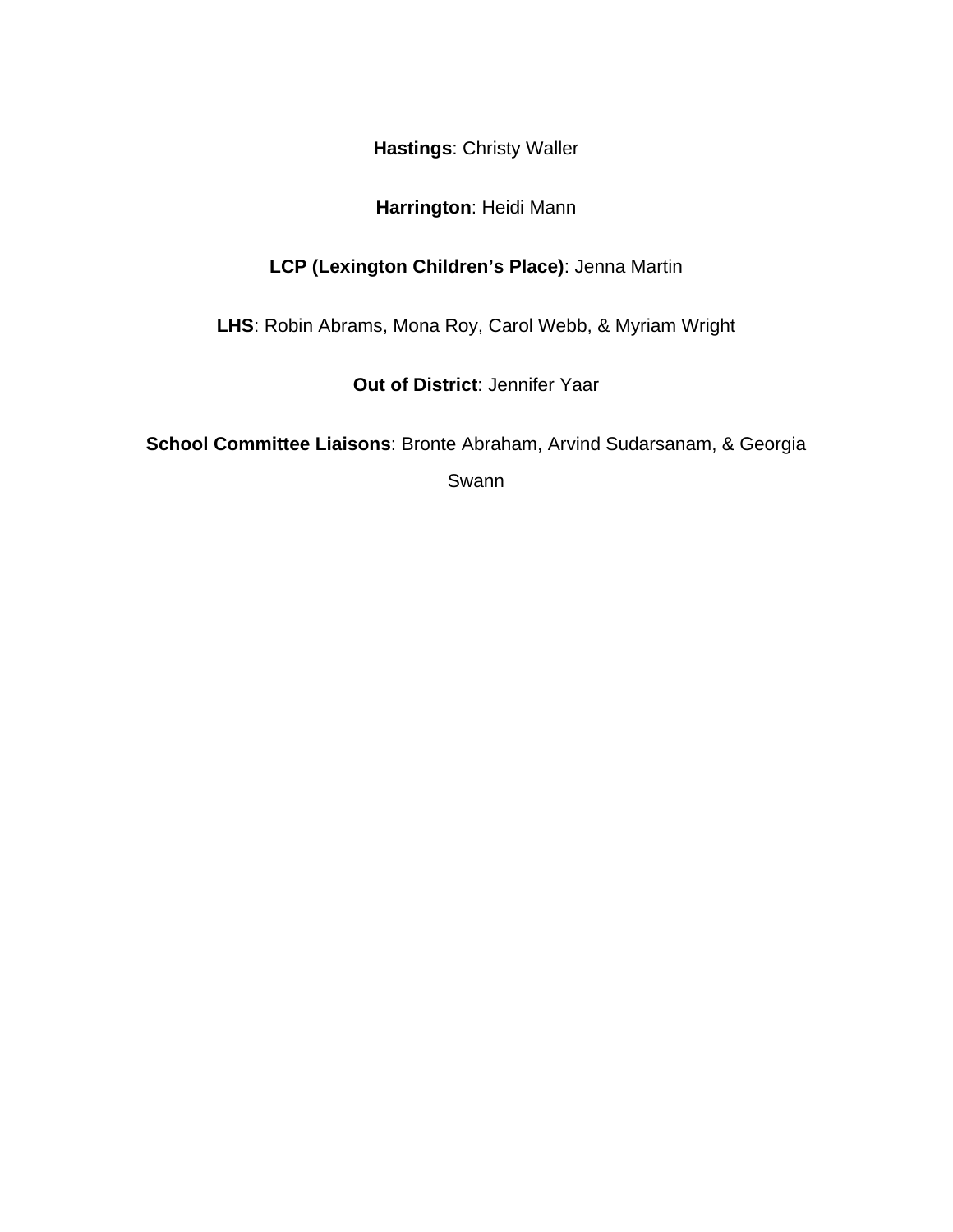

# **LEXINGTON PUBLIC SCHOOLS BACK-TO-SCHOOL BLUEPRINT**

LPS MISSION: JOY IN LEARNING | CURIOSITY IN LIFE | COMPASSION IN ALL WE DO

### **Upcoming Events Regarding the Back-To-School Plan**

We encourage members to be involved in these events and to fill out the feedback form linked

below.

July 15th[:Feedback Form](https://lexsepta.org/EmailTracker/LinkTracker.ashx?linkAndRecipientCode=o5PhvK5M%2f2r9Rx5ENu2DBkNi0HhoIo388JVA3rPwr4%2bAMGpNvyKPv2KLecq8AdqhriQc%2b%2fogC%2bWMQ3duB9fRQuyzlLugzVGobRB%2b%2fbzB%2f1c%3d) closes; The LPS Back-to-School Planning Team will analyze data trends and make revisions to the DRAFT Blueprint.

Week of July 20th: Dr. Hackett will hold additional Superintendent Chats for students, staff, and parents who wish to weigh in on the plans (the schedule is forthcoming).

July 21st: The Superintendent will give a preliminary presentation of the DRAFT Blueprint to the School Committee, along with a summary of feedback received to date. This presentation will include findings from the feasibility study of the full return-to-school option.